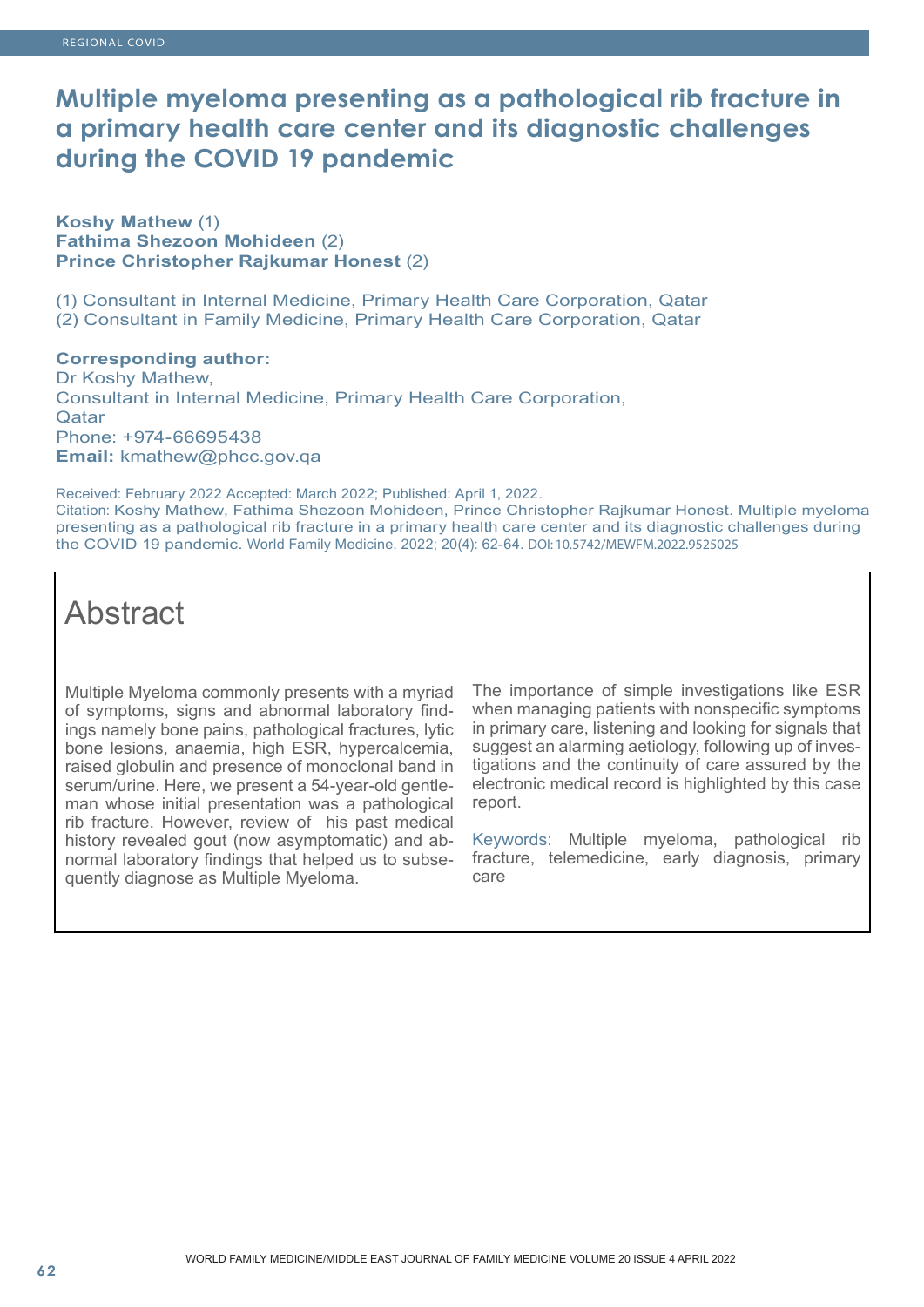#### **Introduction**

Multiple Myeloma presenting as a pathological fracture of the ribs is not uncommon [1]. Pathological fractures at other sites, such as, shaft of femur [2] and neck of femur [3] have been reported in patients with Multiple Myeloma. However, to pinpoint the diagnosis during a 15-minute telephonic consultation is quite a challenge especially in the setting of a pandemic where a significant proportion of health care force is devoted to diagnosis and management of the COVID 19 pandemic. A past laboratory finding of very high ESR, anaemia and raised globulin with or without resolution of gout should not be overlooked and should prompt the physician to suspect Multiple Myeloma.

The following case report highlights the importance of investigating the causes of pathological fracture especially when preceded or accompanied by high ESR, anaemia and raised globulin. It also highlights the importance of a proper face to face consultation (history, examination and review of past lab investigations) with the patient as opposed to a telephonic consultation, to arrive at a reasonable diagnosis.

#### Case Report

A 54-year-old man complained of left sided chest pain of three days duration during a telephonic consultation. It was a dull aching pain with no radiation to any other part of the body. Pain was localised and was increased by body movements. There was no relation of pain to exertion. There was no history of diaphoresis, shortness of breath or palpitation, to suggest angina. There was a past medical history of gout (uric acid – 532 micro mol/L) a year ago which subsided with symptomatic treatment. There was no other past medical history of diabetes, hypertension or coronary artery disease. Patient is a non-smoker and does not consume alcohol. Patient denied any history of trauma to the chest. There was no history of general weakness, prolonged fever, anorexia or weight loss. A non-significant low backache of three months duration that did not affect his daily routine was reported on repeated questioning.

A face-to-face consultation was arranged on the same day to get a clarity on the history and for a detailed examination. Clinical examination revealed a moderately built man with normal vitals. He had mild pallor but no icterus, clubbing or lymphadenopathy. There was localised tenderness of the left 6th rib in the mid axillary line. CVS, respiratory and abdominal examination revealed no abnormal findings. Xray ribs revealed cortical disruption on the lateral aspect of the left 6th rib suggestive of a fracture.

A review of investigations done 7 months ago showed high Erythrocyte sedimentation rate (ESR) of 135 mm/hour, mild anaemia (Hb 11.5g/dL), normal uric acid (362 micro mol/L) and a raised serum total protein (91 g/L) which was done as a part of the follow up of gout, was noted from his Electronic Medical Records. It was probably overlooked and there was no follow up arranged for the afore-mentioned abnormal investigations.

Since he had a pathological fracture and past history of gout, anaemia and high ESR a probable diagnosis of Multiple Myeloma was kept in mind and further investigations were targeted to confirm this diagnosis.

The investigations showed:

- Haemoglobin 8.5 g/dL, Red cell indices normal.
- Platelets 140 x103/micro L

● Peripheral smear - normocytic normochromic anaemia with rouleaux formation, mild leukopenia and mild thrombocytopenia.

- ESR more than 150 mm/hour
- Iron profile was normal

● Liver function tests - Total protein 97 g/L (high), Albumin 32.8 g/L (low), Globulin 64.2 g/L (high), Normal enzymes. • Calcium normal (2.57 mmol/L).

- 
- Renal function tests were normal.

● Xray skull - abnormal density of the calvarium and subtle ill-defined lucent lesions.

● Serum protein electrophoresis- 2 monoclonal bands of IgA lambda, normal Albumin and hypogammaglobulinemia.

● Urine electrophoresis- Bence Jones protein in trace amounts.

As the diagnosis of Multiple Myeloma was high in probability, patient was referred on an urgent basis to the tertiary care centre for further diagnostic confirmation and management.

A bone marrow aspirate and trephine biopsy (increased plasma cells comprising approximately 51%, with many immature forms) confirmed the diagnosis of Multiple Myeloma. A whole-body PET scan revealed mild uptake in the left 6th rib. An MRI spine and skull revealed patchy signals and enhancement of the calvarium and suspicious multilevel vertebral focal osseous lesions, most probably attributed to marrow infiltration. Serum Beta-2 microglobulin was high (2.79 mg/L).

Patient is currently receiving chemotherapy (2nd cycle) from the government tertiary care center. His symptoms have improved remarkably. His recent blood tests showed an Hb of 11.6 g/dL, platelets 313 x 103/micro L, WBC 4.8 x 103/micro L, Calcium 2.2 mmol/L.

#### **Discussion**

Telephonic consultation and telemedicine during the current COVID-19 pandemic remain a challenge for the medical professionals to come to an accurate diagnosis [4, 5]. No doubt that telemedicine brings undisputed benefits in a selected group of diseases and patients but also has its limitations. Failure of the physician to understand the symptomatology and connect the dots to make a specific diagnosis, paucity of clinical findings, lack of ability by the patient to the use of new technology especially in the elderly and those with cognitive decline, fear of loss of privacy are some of the pitfalls of telemedicine [4, 6]. Any suspicion of serious illness should prompt the physician to make a conventional face to face consultation.